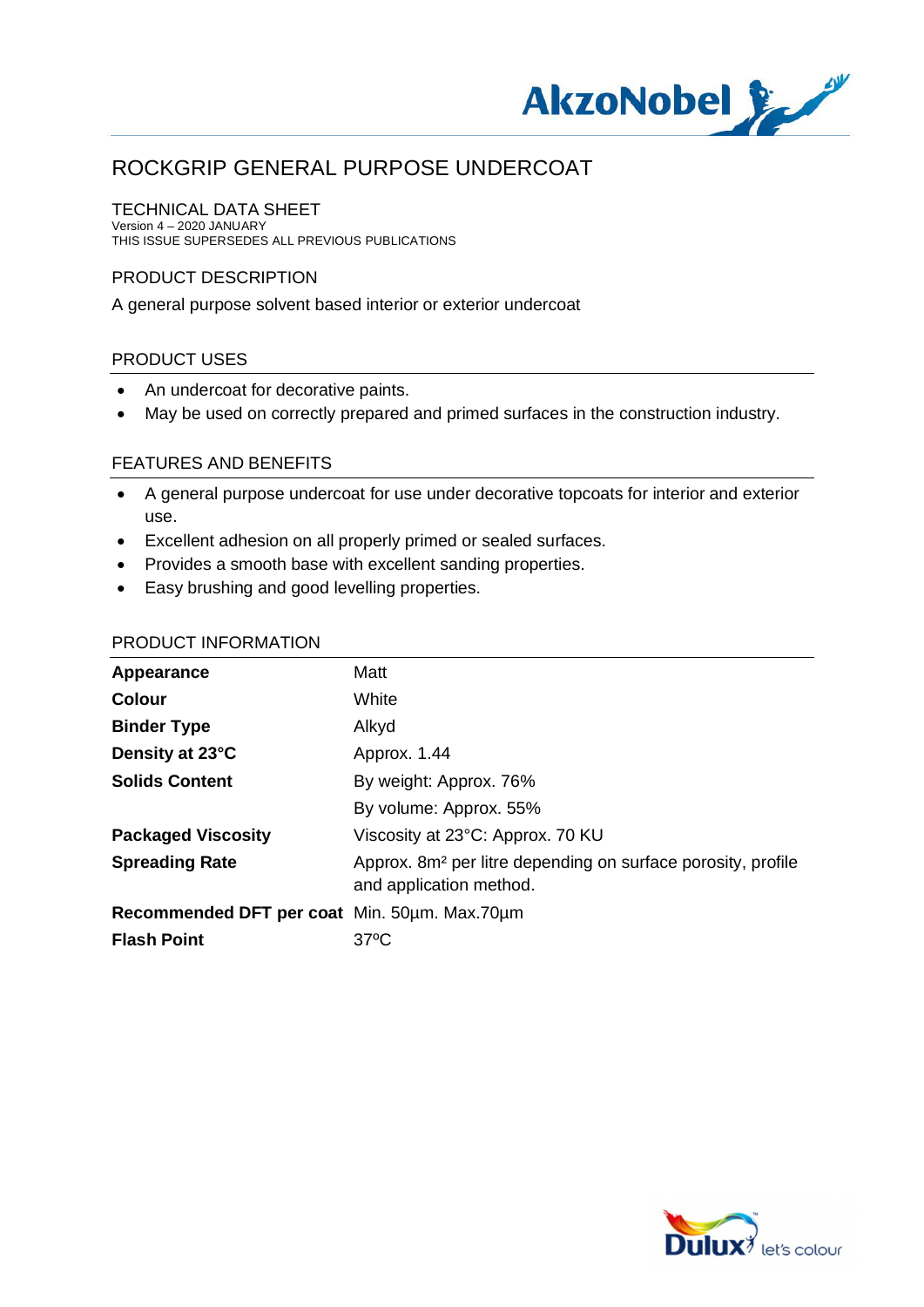

## APPLICATION INFORMATION

| Mixing                                | Stir until homogeneous with a flat paddle.                                                                                                                                                                                                                                                                                                                                                                                                           |
|---------------------------------------|------------------------------------------------------------------------------------------------------------------------------------------------------------------------------------------------------------------------------------------------------------------------------------------------------------------------------------------------------------------------------------------------------------------------------------------------------|
| <b>Application Surface conditions</b> | Surface Temperature between 10 - 35°C. Relative Humidity<br>between 10 - 85 % OR 2°C above dew point minimum.                                                                                                                                                                                                                                                                                                                                        |
| Application methods                   | Brush, roller or spray application.                                                                                                                                                                                                                                                                                                                                                                                                                  |
| Thinner                               | Thinning not recommended. Ready for use after thorough<br>stirring for brush or roller applications. Mineral Turpentine if<br>required for spraying to maximum of 5 - 10% of product<br>volume.                                                                                                                                                                                                                                                      |
| <b>Drying Time</b>                    | Touch dry 4 hours at 23°C.                                                                                                                                                                                                                                                                                                                                                                                                                           |
| <b>Recoating Time</b>                 | 18 hours at 23°C (drying times will be extended during cold,<br>wet or humid conditions).                                                                                                                                                                                                                                                                                                                                                            |
| Cleaning of equipment                 | After use, remove as much product as possible, and then<br>clean immediately with Dulux Pre-Paint Brush Cleaner/<br><b>Degreaser</b> or Mineral Turpentine.                                                                                                                                                                                                                                                                                          |
| <b>Substrates</b>                     | Suitable for correctly prepared and primed cement plaster,<br>gypsum plaster, concrete, fibre cement, PVC, galvanised<br>iron, ferrous and wooden surfaces.                                                                                                                                                                                                                                                                                          |
| Precautions:                          | Do not apply during cold (below 10°C) or wet weather.<br>Not suitable as a primer.<br>Not suitable for direct application to powdery or friable<br>surfaces whether previously painted or not.<br>Not designed to withstand natural weathering. It should be<br>recoated in 2 to 3 days. If left uncoated for extended<br>periods, sanding will be required before application of the<br>topcoat. Not to be used as part of paint systems for roofs. |
| Coats required                        | 1 coat but may require a $2^{nd}$ coat depending on the<br>application.                                                                                                                                                                                                                                                                                                                                                                              |
| <b>Top Coating</b>                    | After application, the dry, hard film should be lightly sanded<br>to give a smooth finish before over-coating with two coats<br>finishing paint. Can be over-coated with most Rockgrip<br>decorative finishes.                                                                                                                                                                                                                                       |

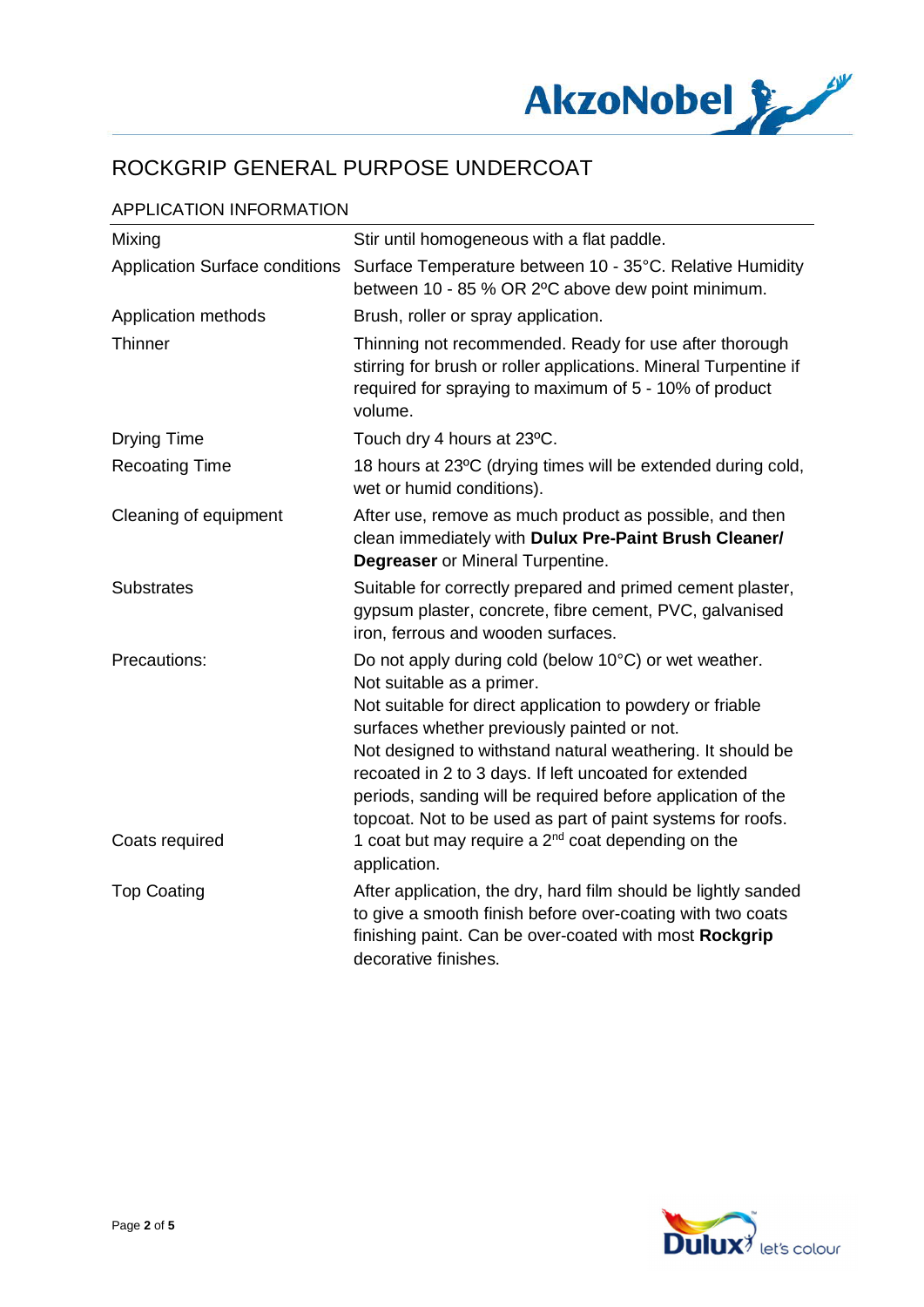

## SURFACE PREPARATION

Plaster sand should comply with SABS 1090 requirements. Plaster mix must be applied at a minimum thickness of 10mm, curing to a hard and sound finish, free of soft and friable material. MPA strength must comply with SABS 0164-1 (10MPA=2, 6:1 and 5MPA=4:1).

Ensure that surfaces are sound and free from dust, oil, grease, dirt, and debris. Surfaces must be thoroughly dry - no more than 12% moisture content.

Once **Rockgrip General Purpose Undercoat** been applied to the respective prepared and primed substrate and dried out should the hard film be lightly sanded to produce a smooth finish. Remove sanding dust before over coating with supporting **Rockgrip** decorative finish.

## NEW SURFACES

## **Cement Plaster (non-friable), Composite Boarding and Fibre Cement**

- · Fresh cement plaster should be allowed one week drying for every 5mm thickness; and longer in cold or damp weather.
- · Spot-prime metal strips and nail heads with **Rockgrip Steel Primer.**
- · Prime with one coat of **Rockgrip Plaster Primer.**

## **Gypsum Plaster - Interior**

- · Newly applied Gypsum Plaster can present variable surface finishes based on the application method, the quality and type of gypsum plaster used. This can present variability in the finish of the applied gypsum in terms of surface hardness, texture and porosity. This may require added attention during priming.
- · Ensure the gypsum plaster is sound, non-friable, applied and cured as per the manufacturer's specifications.
- After wiping down the gypsum plaster, no chalky powder should remain on the surface.
- · If the gypsum is sound, apply a single coat **Rockgrip Plaster Primer** or **Rockgrip Bonding Liquid.**
- · As gypsum plaster is a very porous surface, adsorption of the applied plaster primer or bonding liquid may occur. To test for this, wipe a black cloth over the dried applied **Rockgrip Plaster Primer** or **Rockgrip Bonding Liquid** to test its integrity. If a white residue is found on the back of the cloth, apply 1 to 2 further coats of the respective **Rockgrip Plaster Primer** or **Rockgrip Bonding Liquid** applied, to achieve the correct binding and sealing properties.

## **Concrete**

- · Remove any uncured cement, grease, and mould-release agents by high-pressure water blast, or wash with a strong solution of **Dulux Sugar Soap**.
- · Rinse off thoroughly with clean water.
- · Prime with one coat **Rockgrip Plaster Primer.**

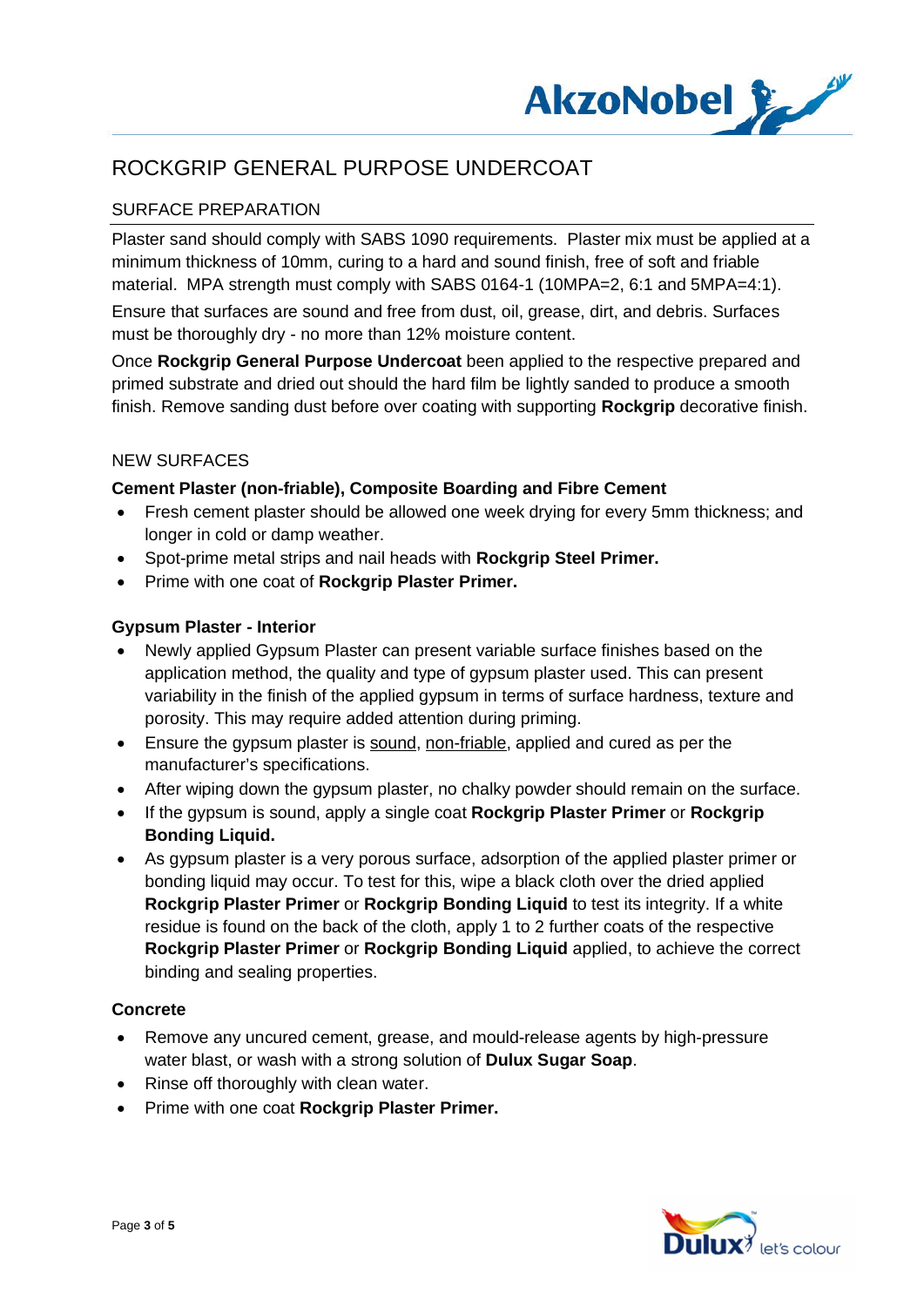

## SURFACE PREPARATION

## NEW SURFACES

## **Galvanised Iron (new, non-roof sheeting surfaces) and Aluminium**

- · Clean and degrease with **Dulux Galvanised Iron Cleaner**. A water-break free surface indicates thorough cleaning - running water should not form droplets.
- · Prime with one coat **Rockgrip LC Etch Primer**.

## **Galvanised Iron (unpainted, weathered non-roof sheeting surfaces)**

- · Remove all loose rust and scale by means of wire brushing, sanding, chipping, or mechanical scouring - down to bright metal.
- · Remove all traces of dirt, grease, salts and zinc corrosion (white rust) from the surface with **Dulux Galvanised Iron Cleaner.** Ensure complete removal of **Dulux Galvanised Iron Cleaner** by rinsing with running water. A water-break free surface indicates thorough cleaning - running water should not form droplets. If a water-break free surface was not achieved, repeat the cleaning process.
- · Prime immediately after cleaning with one coat **Rockgrip LC Etch Primer**. Two coats primer recommended for coastal conditions.

## **Mild Steel and Iron**

- Inspect shop-primer thoroughly for damage by installation. All rust, scale and dirt must be removed by scraping or with steel wire brushes, and then thoroughly sanded with medium grit sandpaper, finishing with fine grit sandpaper - down to a bright metal finish. Ensure that the sanded areas are dry and free of grease and dust. A solvent wash (rags dipped in lacquer thinner) may be used. Change the rags frequently. Allow drying.
- · Prime with one or two coats **Rockgrip Steel Primer**, depending on the severity of the condition. Two coats recommended for coastal conditions.

## **Wooden Surfaces**

- · Timber treated with borer- or fire retardant may cause slow drying (consult supplier).
- · Treat knots in timber with Knotting Agent.
- · Spot prime nail heads with **Rockgrip Steel Primer.**
- · Prime with one coat **Dulux Wood Primer.**
- · Special attention must be given to painting the end grain to avoid moisture penetration apply a second coat after 10 - 20 minutes.

## PREVIOUSLY PAINTED SURFACES

- · Loose, flaking paint must be completely removed. Hard glossy surface, i.e. enamel surfaces should be sanded to a matt finish to provide a key and improve inter-coat adhesion.
- · Remove oil, grease dirt or any other contaminants with **Dulux Pre-Paint Sugar Soap** powder/water solution and allow drying.